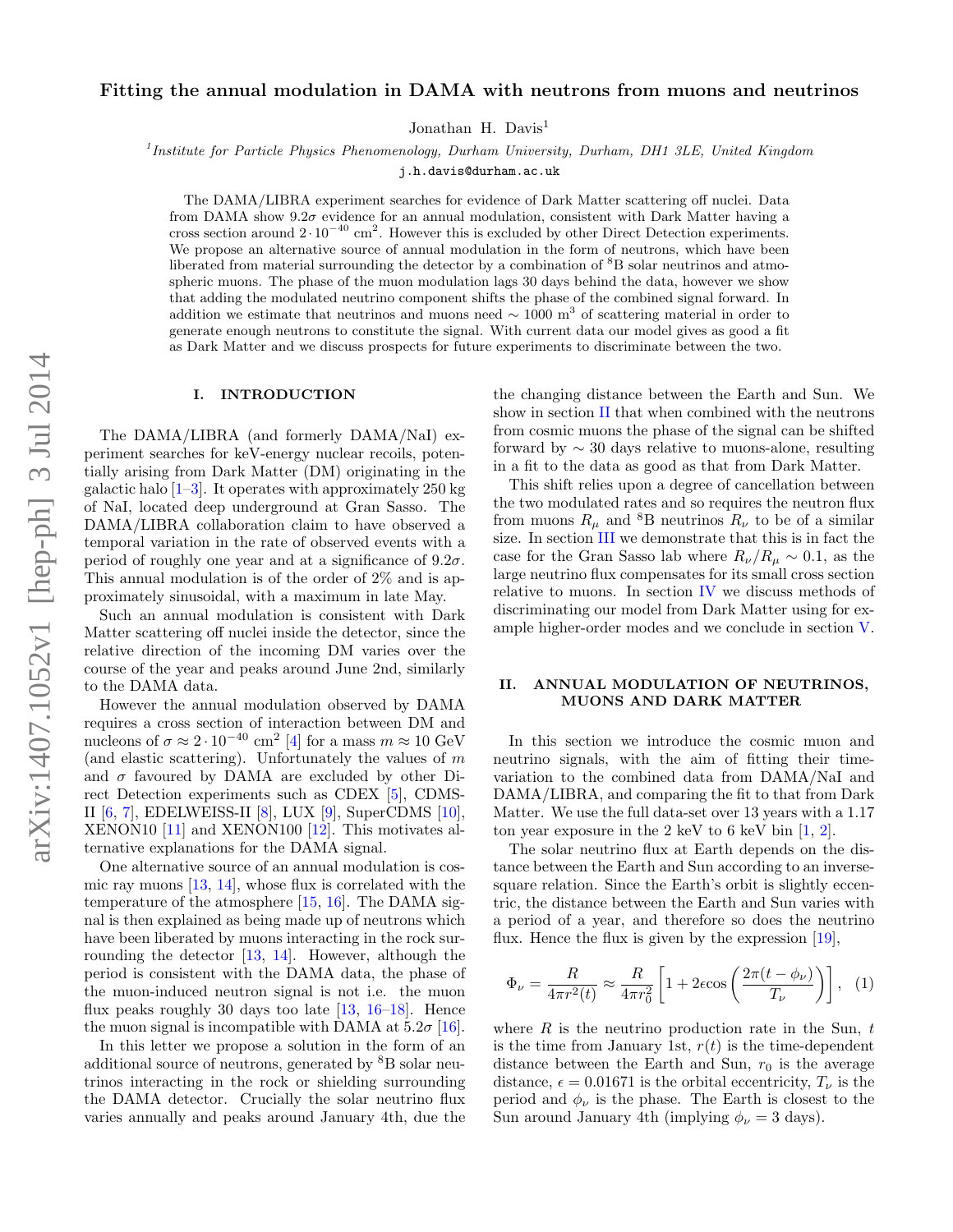2



<span id="page-1-1"></span>FIG. 1: The DAMA signal is composed of neutrons liberated in the material surrounding the detector by both solar neutrinos (dotted) and atmospheric muons (dashed). Both components have fixed phases, with only their amplitudes as free parameters. Individually neither of these has the correct phase to fit the data, however in combination the fit quality is excellent.



<span id="page-1-2"></span>FIG. 2: Contours of the modulation residuals for the muon  $A_{\mu}$  and neutrino  $A_{\nu}$  induced neutron signal in equation [\(3\)](#page-1-0). The star indicates the best-fit amplitudes for the case where the phases are marginalised over. Shown also are approximate values for the day where the signal peaks, for selected values of  $A_{\nu}/A_{\mu}$  and phases fixed at  $(\phi_{\nu}, \phi_{\mu}) = (3, 179)$  days.

This has been confirmed experimentally. Measurements from Borexino [\[19\]](#page-4-17) for <sup>7</sup>Be neutrinos imply a period of  $T_{\nu} = 1.01 \pm 0.07$  years and a phase of  $\phi_{\nu} =$  $11.0 \pm 4.0$  days. Additionally the flux of  ${}^{8}B$  solar neutrinos has been observed by Super-Kamiokande [\[20\]](#page-4-18) to be consistent with variation in the Earth-Sun distance.

The muons originate from the decay of cosmic ray particles in the stratosphere. These parent particles can also collide with the air, with more collisions leading to fewer muons being produced. In the winter the rate of collisions is largest and so the muon flux is lowest. Hence the muon flux at the Earth's surface is correlated with the temperature of the atmosphere [\[21\]](#page-4-19), giving the expression

$$
\Phi_{\mu} \approx \Phi_{\mu}^{0} + \Delta \Phi_{\mu} \cos \left( \frac{2\pi (t - \phi_{\mu})}{T_{\mu}} \right), \qquad (2)
$$

where  $\Phi^0_\mu$  is the average cosmic muon flux,  $T_\mu$  is the period and  $\phi_{\mu}$  the phase.

Measurements of muons by Borexino [\[15\]](#page-4-13) imply that  $T_{\mu}$  = 366 ± 3 days,  $\Delta\Phi_{\mu}/\Phi_{\mu}^{0}$  = 0.0129 ± 0.0007 and

 $\phi_{\mu} = 179 \pm 6$  days. Hence the phase and period are consistent with an annual modulation of muons peaked at approximately the summer solstice (June 21st).

We seek to explain the DAMA annual modulation using a combination of the neutrino and muon signals. The signal itself is due to neutrons, which are liberated in the rock or shielding by the neutrinos and muons. We assume that the phases of the neutrons are equal to those of the neutrinos and muons i.e. there is no significant delay in their production  $[17]$ . Our signal takes the form of,

<span id="page-1-0"></span>
$$
A_{\mu+\nu} = A_{\nu}\cos\left(\omega(t-\phi_{\nu})\right) + A_{\mu}\cos\left(\omega(t-\phi_{\mu})\right),\quad(3)
$$

where  $\omega = 2\pi/T$ . The amplitudes  $A_{\mu}$  and  $A_{\nu}$  correspond to the modulation 'residual' which is the relative deviation of the event rate from the time-average.

We perform two separate fits of  $A_{\mu+\nu}$  to DAMA data: for the first we leave the amplitudes  $A_\nu$  and  $A_\mu$  as free variables and fix the other parameters to be  $(T, \phi_{\nu}, \phi_{\mu}) =$ (365, 3, 179) days. For the second we marginalise over  $\phi_{\nu}$  and  $\phi_{\mu}$  with Gaussian priors centred on the best-fit values from Borexino. As such the phases are not free parameters, but are fixed a priori by experimental data.

Shown in figure [1](#page-1-1) is the result of our first fit to DAMA data, with the phases held fixed. We obtain best-fit amplitudes of  $A_{\nu} = 0.039$  and  $A_{\mu} = 0.047$  with  $\chi^2 = 66.74$ . For the second fit we obtain best-fit amplitudes of  $A_{\nu} = 0.022$  and  $A_{\mu} = 0.030$ .

We show best-fit contours for the marginalised fit in figure [2.](#page-1-2) The signal fits well for a wide-range of amplitudes and the best-fit is given when the peak day matches that of the DAMA data. This depends on the phases of the two signals (which are known a priori) and their relative amplitudes, with larger values of  $A_{\nu}/A_{\mu}$  shifting the peak day to earlier times. Additionally the fit gets worse whenever the amplitude of the combined signal is either too small or too large, as indicated by the arrows.

We now compare our fit to that from a Dark Matter signal. Due to the orbit of the Earth around the Sun the relative direction between the DM and the Earth varies over the course of the year, peaking around June 2nd.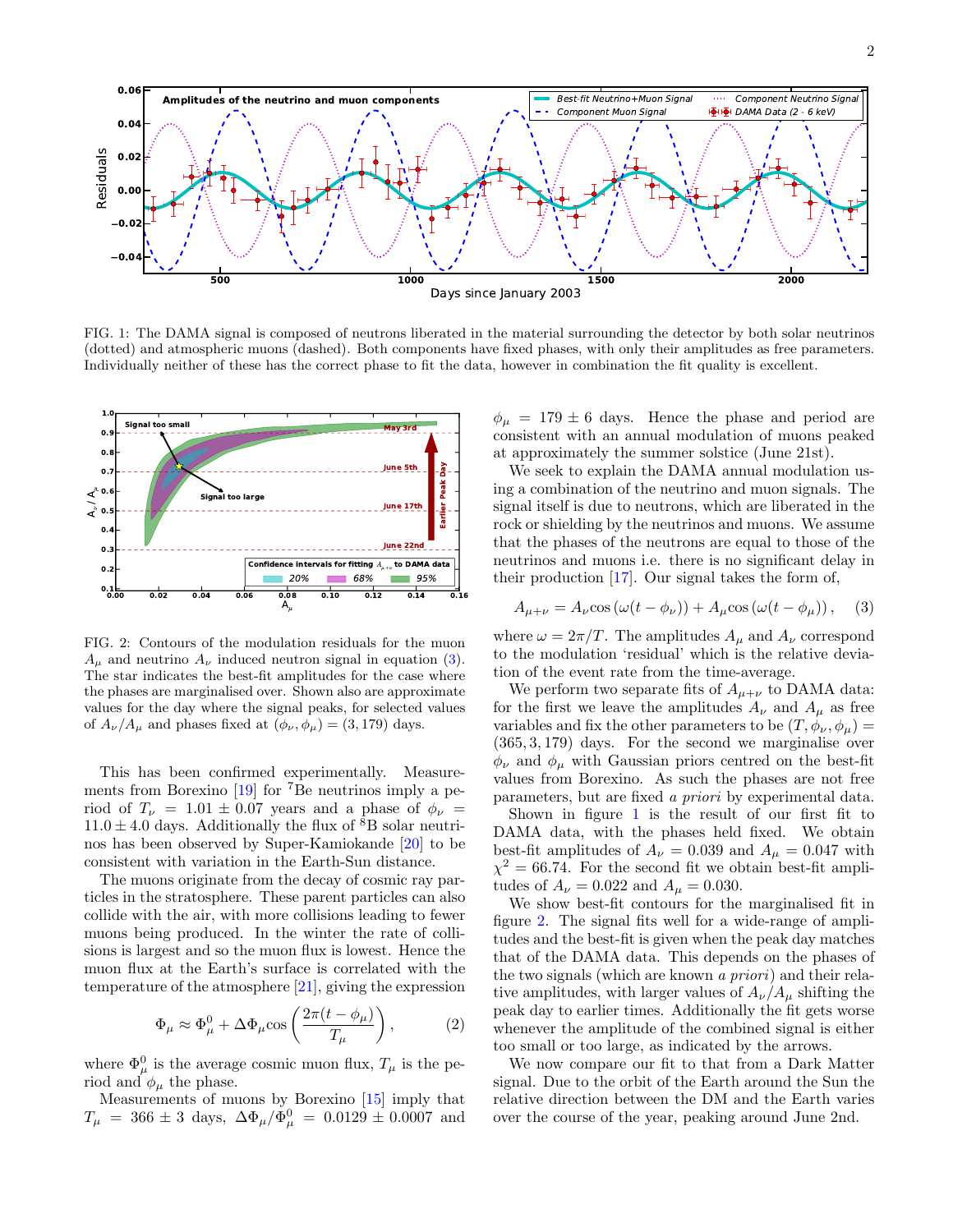

<span id="page-2-1"></span>FIG. 3: Comparison of models for the DAMA data. The model proposed in this letter is shown as the solid cyan line, composed of neutrons produced by solar neutrinos and atmospheric muons (with fixed phases  $(\phi_{\nu}, \phi_{\mu}) = (3, 179)$  days). Adding the solar neutrino contribution to that from muons shifts the phase forward by ∼ 30 days, markedly improving the fit to the data.

The differential rate of Dark Matter interactions with nuclei takes the form of

$$
\frac{\mathrm{d}R}{\mathrm{d}E} = \frac{\rho_{\rm DM}}{m_{\rm N}m} \int \mathrm{d}^3 v \frac{\mathrm{d}\sigma}{\mathrm{d}E} v f(\mathbf{v} + \mathbf{v}_E(t)),\tag{4}
$$

where  $\rho_{DM}$  is the DM density,  $m_N$  is the mass of the target nucleus, m is the Dark Matter mass and  $d\sigma/dE$  is the differential scattering cross section.

The integral is over the galactic DM velocity distribution  $f(\mathbf{v})$  boosted into the Earth's rest-frame by the relative velocity between the Earth and the Dark Matter  $\mathbf{v}_E(t)$ . The time-dependence enters via this term, expressed as  $\mathbf{v}_E(t) = \mathbf{v}_0 + \mathbf{v}_{\text{pec}} + \mathbf{u}_E(t)$ , where  $\mathbf{v}_0$  =  $(0, 220, 0)$  kms<sup>-1</sup> and the peculiar velocity  $\mathbf{v}_{\text{pec}} = (11.1 \pm 1.1)$  $1.2, 12.2 \pm 2.0, 7.3 \pm 0.6$  kms<sup>-1</sup> [\[22\]](#page-4-21). For the relative velocity between the Earth and the Sun  $\mathbf{u}_E(t)$  we use the expression from [\[23\]](#page-4-22). We assume a Maxwell-Boltzmann distribution for  $f(\mathbf{v})$ . Allowing the amplitude to vary freely we obtain a best-fit chi-square of  $\chi^2 = 69.76$ .

To compare the models, we show in figure [3](#page-2-1) the neutrino+muon signal from our first fit (with  $A_{\nu} = 0.039$  and  $A_{\mu} = 0.047$  compared with a Dark Matter signal and the best-fit signal from muons-alone. The neutrino+muon and Dark Matter signals are very close together in phase and both fit well to the DAMA data. As expected the muon-only model has a phase which lags ∼ 30 days behind the data. This is confirmed by the  $\chi^2$  values, which we show in table [I:](#page-2-2) the neutrino+muon model provides the best-fit to the DAMA data, slightly better than Dark Matter and significantly better than muons-alone.

However in order to perform a meaningful comparison we must account for the extra degree of freedom in the neutrino+muon fit. One such test is the Akaike Infor-mation Criterion [\[24\]](#page-4-23), given by AIC =  $\chi^2 + 2k$  where  $k$  is the number of degrees of freedom. For the neutrino+muon model we obtain AIC= 70.74 while for Dark Matter AIC= 71.76. Hence the neutrino+muon model gives the best fit, as it has the smallest AIC.

The Bayesian Information Criterion (BIC) is similar but punishes extra free parameters to a greater degree. It

|                     |       | AIC   | ВIС   |
|---------------------|-------|-------|-------|
| Muons and Neutrinos | 66.74 | 70.74 | 75.50 |
| Dark Matter         | 69.76 | 71.76 | 74.14 |
| Muons-only          | 90.39 | 92.39 | 94.77 |

<span id="page-2-2"></span>TABLE I: Compatibility of three annually modulated models with DAMA data. The Akaike Information Critereon (AIC) is given by  $\chi^2 + 2k$  and the Bayesian Information Criterion (BIC) is  $\chi^2 + k \ln n$ , where k is the number of free parameters and  $n = 80$  is the number of data-points.

takes the form of BIC=  $\chi^2 + k \ln n$ , where *n* is the number of data-points. For the BIC the Dark Matter gives the best fit, however only by a difference of  $\Delta BIC= 1.36$ which is not significant.

We conclude that our neutrino+muon model fits as well to the DAMA modulation as a Dark Matter signal.

#### <span id="page-2-0"></span>III. RATES OF COSMOGENIC NEUTRONS

We have modelled the DAMA annual modulation using solar neutrinos and atmospheric muons. These produce the signal indirectly through neutrons, since the DAMA events can not be due directly to muon or neutrino scattering, due to statistical arguments for the former [\[13\]](#page-4-11) and too small a cross section for the latter. In this section we discuss whether these muons and neutrinos can produce enough neutrons to constitute the DAMA signal.

Muons produce neutrons via scattering in either the rock or potentially the lead shielding around the detector [\[13,](#page-4-11) [14,](#page-4-12) [25\]](#page-4-24). Likewise neutrons from neutrino neutralcurrent scattering have been proposed as a detection method for supernovae neutrinos using  ${}^{9}$ Be,  ${}^{23}$ Na,  ${}^{35}$ Cl,  $^{56}$ Fe and  $^{208}$ Pb targets [\[26–](#page-4-25)[29\]](#page-4-26). For  $^{208}$ Pb the neutron emission threshold for the neutrino is  $E_{\nu} > 7.37$  MeV [\[26\]](#page-4-25) and so <sup>8</sup>B solar neutrinos could stimulate neutron spal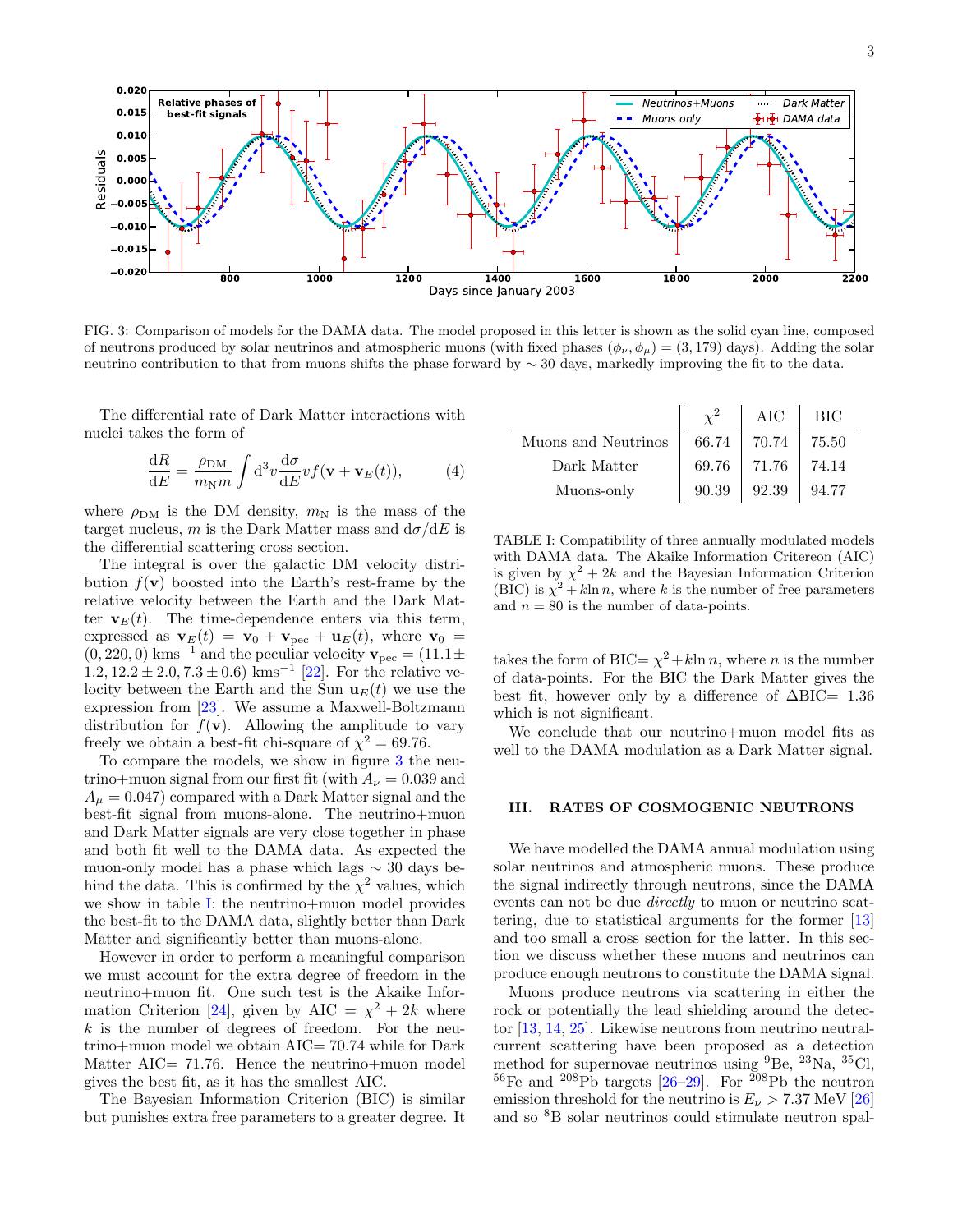lation, since these have energies up to approximately 14 MeV [\[19,](#page-4-17) [20\]](#page-4-18).

We now calculate the amount of target needed for cosmogenic neutrons to explain the DAMA signal. We estimate the rate of neutrons using  $R \sim \Phi \sigma nV$ , where  $\Phi$  is the flux,  $\sigma$  is the interaction cross section, *n* is the number density of the target and V is its volume. We neglect dependence of the neutrino and muon scattering rates on the target composition for our estimate.

For <sup>8</sup>B solar neutrinos the flux is of the order  $\Phi_{\nu} \sim$  $10^6$  cm<sup>-2</sup>s<sup>-1</sup> [\[20\]](#page-4-18). Assuming a <sup>208</sup>Pb target the cross section for neutrino-induced neutron spallation is  $\sigma \sim$  $10^{-41}$  cm<sup>2</sup> [\[26\]](#page-4-25). Hence the rate of neutrino-induced neutron emission is of the order  $R_{\nu} \sim 10^{-35} nV$  neutrons/sec. For muons we assume a flux at the Gran Sasso lab of  $\Phi_{\mu} \sim 10^{-8}$  cm<sup>-2</sup>s<sup>-1</sup> and a cross section for neutron production  $\sigma \sim 10^{-26}$  cm<sup>2</sup> [\[25\]](#page-4-24). This gives a muon-induced neutron rate of  $R_{\mu} \sim 10^{-34} nV$  neutrons/sec. Hence our estimates imply  $R_{\nu}/R_{\mu} \sim 0.1$  which is encouraging given that we required for the modulation residuals  $A_{\nu}/A_{\mu} \approx 0.5$  to provide a good fit to DAMA data. Taking the number density to be  $n = 10^{29} \text{ m}^{-3}$  a volume of  $V = 1000$  m<sup>3</sup> is enough to generate  $\sim 100$  neutrons per day, which is similar to the rate observed in DAMA.

We have yet to comment on why only DAMA (and per-haps CoGeNT [\[30,](#page-4-27) [31\]](#page-4-28)) sees a modulation signal [\[7\]](#page-4-5). This could be a combination of several factors, most notably shielding and thresholds. For the former other experiments employ different, and possibly stronger, neutron shields [\[32,](#page-4-29) [33\]](#page-4-30). The geometry of the shielding may also be important: for example at KIMS the polyethylene shield is between the lead shield and the detector [\[34\]](#page-4-31).

For the latter it is known that muons produce neutrons with a spectrum which rises at low energies, and so the majority of the muon-induced neutrons have kinetic energy of the order 10−100 keV [\[25\]](#page-4-24). The neutrino-induced spectrum will be similar, but also includes a population of low-energy neutrons from neutrino scatters near the detector, which for muons can be rejected (due to the muons themselves). Hence if the neutrons are scattering off Na in DAMA then the recoil energies fall into the  $2 - 6$  keV bin. However for experiments with heavier targets such as xenon or germanium the recoil energies would likely be below threshold.

Our estimates of the neutron rate are simplistic and a full Monte Carlo simulation is required to verify our quoted rates, and to demonstrate that the cosmogenic neutrons are compatible with the DAMA energyspectrum above background [\[17,](#page-4-20) [35\]](#page-4-32).

## <span id="page-3-0"></span>IV. HIGHER-ORDER MODES AND FUTURE **TESTS**

Based on annual modulation alone the muon+neutrino and Dark Matter models provide equally valid fits to the DAMA data. The full time-variance of the data, including modes with periods longer than one year, can be

used to discriminate between different models [\[16,](#page-4-14) [17,](#page-4-20) [36\]](#page-4-33). Here we discuss several possibilities.

The Sun goes through cycles of activity with a period of approximately 11 years. Indeed atmospheric muons possess a signifiant additional modulated component with a period of  $10.7 \pm 0.3$  years [\[16,](#page-4-14) [17\]](#page-4-20). However no correlation between solar activity and <sup>8</sup>B solar neutrinos has been observed by Super-Kamiokande [\[20\]](#page-4-18) or for <sup>7</sup>Be neutrinos in Borexino [\[19\]](#page-4-17). Even so, solar neutrinos may possess modes with periods of a few years, such as a quasi-biennial mode [\[37\]](#page-4-34).

Unfortunately it is difficult to look for such an 11 year mode in the DAMA data-set as the collaboration subtract the average residual on a yearly basis, suppressing power at long periods. However even after this subtraction there should be some residual power at 2 or 3 year periods, which is missing in the DAMA data [\[17\]](#page-4-20). Indeed for this reason the subtracted data has been shown to be in tension with the signal expected from muons [\[17\]](#page-4-20) and the same would also be true for our neutrino+muon model, unless there is destructive interference between the neutrino and muon signals at these longer periods.

Hence this would require  $A_{\nu}/A_{\mu}|_{T>1 \text{ year}}$  >  $A_{\nu}/A_{\mu}|_{T=1}$  year. This may hold for the 2 or 3 year modes, but is not possible for the 11 year mode and so a lack of power for this harmonic in the unsubtracted DAMA data would exclude our model.

There are further tests which may be able to distinguish our model from Dark Matter. For example, in section [II](#page-0-0) we used only the 2 keV to 6 keV energy-bin. However the DAMA collaboration have shown that the best-fit phase shifts forwards by  $\sim$  10 days when fitting to events with energies between 2 keV and 4 keV [\[1\]](#page-4-0). Since the neutrino-induced neutron spectrum will be different to that from muons at low energy, such a shift may be expected from our combined model, as  $A_{\nu}/A_{\mu}$  could increase with lower energy.

Additionally, our model predicts a modulation in double-scatter neutrons. However since DAMA is not able to disentangle neutrons from other double-scatter events (e.g. gammas) the modulation from neutrons would likely be washed-out, leaving only a small modulation fraction in double-scatter events.

Finally future experiments will be able to exploit a location-dependent phase change, since the muon component is correlated with the seasons while the neutrino signal is not. Indeed the phase (and amplitude) of a second modulation result at e.g. DM-Ice [\[38\]](#page-5-0), KIMS [\[39\]](#page-5-1), SABRE [\[40\]](#page-5-2) or ANAIS [\[41\]](#page-5-3) would strongly constrain our model. It would also be interesting if these experiments could vary their neutron shielding, in order to test a neutron origin for the DAMA signal.

### <span id="page-3-1"></span>V. CONCLUSION

In this letter we have proposed a new model for the DAMA annual modulation, which is a sum of two annu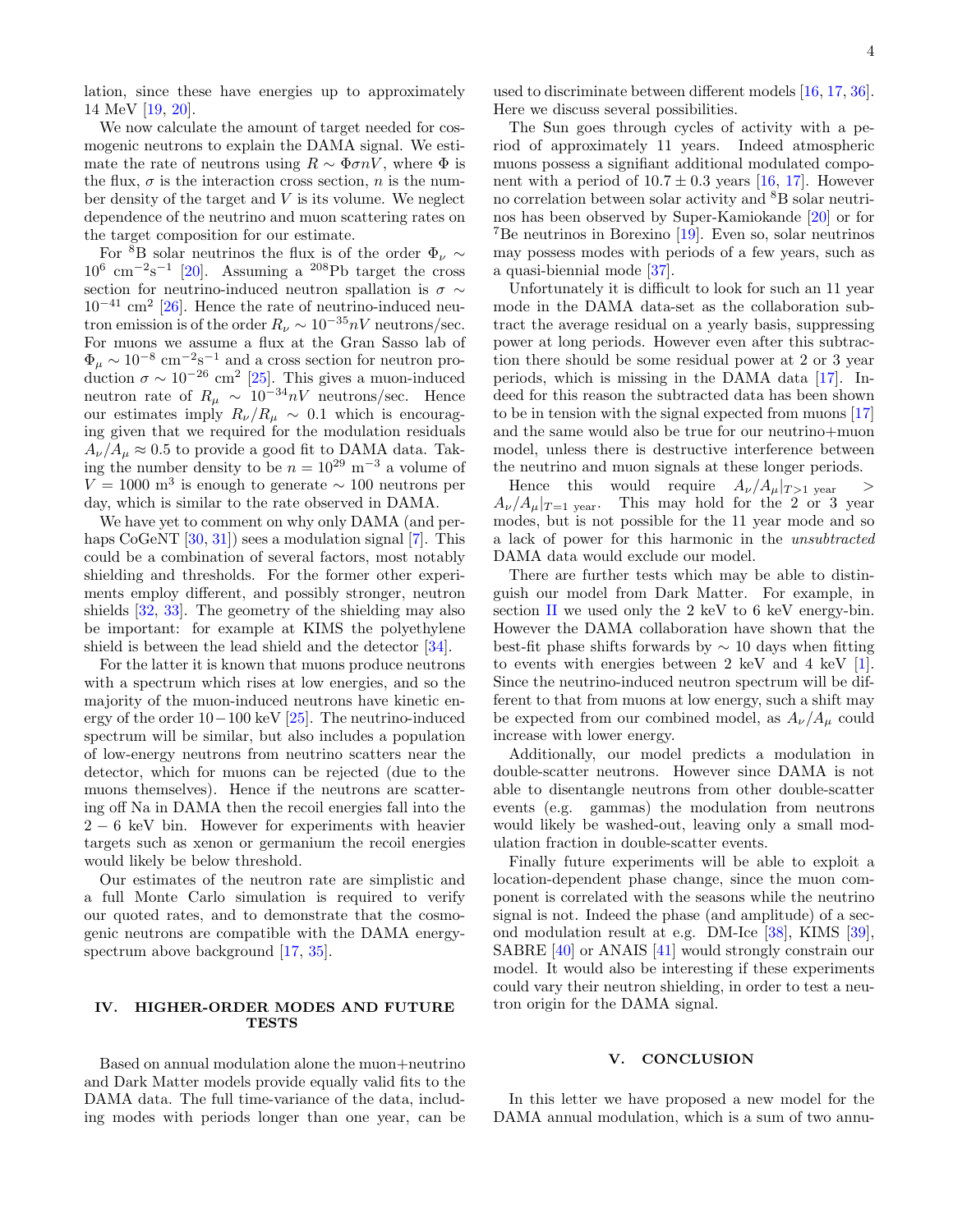ally modulating components with different phases. More specifically the events are composed of neutrons, which are liberated in the material surrounding the detector by a combination of <sup>8</sup>B solar neutrinos and atmospheric muons. The model is shown in figure [1.](#page-1-1)

The muons alone can not explain the DAMA annual modulation, as has been remarked upon before [\[13,](#page-4-11) [16,](#page-4-14) 17, since they peak approximately  $\sim$  30 days too late. Inclusion of the solar neutrinos solves this issue as they also modulate and peak around January 4th, effectively shifting the phase of the combined model forward. This is shown in figure [3.](#page-2-1) Due to this phase shift we found that our model fits as well to the DAMA annual modulation as Dark Matter. As a sum of two cosines our model has two free-parameters: the amplitudes of the neutrino and muon component residuals.

We have shown that both the muon and neutrino signals can produce enough neutrons provided they scatter in a volume approximately  $\sim 1000$  m<sup>3</sup> in size around the DAMA detector. A detailed Monte Carlo simulation of the detector is required in order to verify if our determi-

- <span id="page-4-0"></span>[1] R. Bernabei, P. Belli, F. Cappella, V. Caracciolo, S. Castellano, et al., Eur.Phys.J. C73, 2648 (2013), 1308.5109.
- <span id="page-4-16"></span>[2] R. Bernabei, P. Belli, S. d'Angelo, A. Di Marco, F. Montecchia, et al., Int.J.Mod.Phys. A28, 1330022 (2013), 1306.1411.
- <span id="page-4-1"></span>[3] R. Bernabei et al. (DAMA Collaboration), Eur.Phys.J. C56, 333 (2008), 0804.2741.
- <span id="page-4-2"></span>[4] T. Schwetz and J. Zupan, JCAP 1108, 008 (2011), 1106.6241.
- <span id="page-4-3"></span>[5] Q. Yue et al. (CDEX Collaboration) (2014), 1404.4946.
- <span id="page-4-4"></span>[6] Z. Ahmed et al. (CDMS-II Collaboration), Phys.Rev.Lett. 106, 131302 (2011), 1011.2482.
- <span id="page-4-5"></span>[7] CDMS Collaboration, Z. Ahmed, D. S. Akerib, et al. (2012), 1203.1309.
- <span id="page-4-6"></span>[8] E. Armengaud et al. (EDELWEISS Collaboration), Phys.Rev. D86, 051701 (2012), 1207.1815.
- <span id="page-4-7"></span>[9] D. Akerib et al. (LUX Collaboration) (2013), 1310.8214.
- <span id="page-4-8"></span>[10] R. Agnese et al. (SuperCDMS Collaboration) (2014), 1402.7137.
- <span id="page-4-9"></span>[11] J. Angle et al. (XENON10 Collaboration), Phys.Rev.Lett. 107, 051301 (2011), 1104.3088.
- <span id="page-4-10"></span>[12] E. Aprile et al. (XENON100 Collaboration), Phys.Rev.Lett. 109, 181301 (2012), 1207.5988.
- <span id="page-4-11"></span>[13] K. Blum (2011), 1110.0857.
- <span id="page-4-12"></span>[14] J. P. Ralston (2010), 1006.5255.
- <span id="page-4-13"></span>[15] D. D'Angelo (Borexino Collaboration) (2011), 1109.3901.
- <span id="page-4-14"></span>[16] E. Fernandez-Martinez and R. Mahbubani, JCAP 1207, 029 (2012), 1204.5180.
- <span id="page-4-20"></span>[17] S. Chang, J. Pradler, and I. Yavin, Phys.Rev. D85, 063505 (2012), 1111.4222.
- <span id="page-4-15"></span>[18] R. Bernabei, P. Belli, F. Cappella, V. Caracciolo, R. Cerulli, et al., Eur.Phys.J. C72, 2064 (2012), 1202.4179.
- <span id="page-4-17"></span>[19] G. Bellini et al. (Borexino Collaboration) (2013), 1308.0443.
- <span id="page-4-18"></span>[20] J. P. Cravens, K. Abe, et al. (The Super-Kamiokande

nation of the neutron rate is realistic.

However this degeneracy between the muon+neutrino model and Dark Matter extends only to modulation with a period of one-year. A search for an 11 year mode or an energy-dependent phase would break the degeneracy, however this is not possible with the limited data which the DAMA/LIBRA collaboration make public. Hence it is premature to disregard cosmogenic neutrons as an explanation for the DAMA modulation based on the phase, and our model presents a testable alternative for future experiments aiming to look for an annual modulation due to Dark Matter.

#### Acknowledgements

The author would like to thank Henrique Araujo, Celine Boehm, Brian Feldstein, Chris McCabe and Ryan Wilkinson for helpful comments and discussions and the STFC for their generous financial support.

Collaboration), Phys. Rev. D 78, 032002 (2008), URL [http://link.aps.org/doi/10.1103/PhysRevD.78.](http://link.aps.org/doi/10.1103/PhysRevD.78.032002) [032002](http://link.aps.org/doi/10.1103/PhysRevD.78.032002).

- <span id="page-4-19"></span>[21] M. Ambrosio et al. (MACRO Collaboration), Astropart.Phys. 7, 109 (1997).
- <span id="page-4-21"></span>[22] R. Schönrich, J. Binney, and W. Dehnen, MNRAS 403, 1829 (2010), 0912.3693.
- <span id="page-4-22"></span>[23] C. McCabe, JCAP 1402, 027 (2014), 1312.1355.
- <span id="page-4-23"></span>[24] H. Akaike, Automatic Control, IEEE Transactions on 19, 716 (1974), ISSN 0018-9286.
- <span id="page-4-24"></span>[25] H. Araujo, V. Kudryavtsev, N. Spooner, and T. Sumner, Nucl.Instrum.Meth. A545, 398 (2005), hep-ex/0411026.
- <span id="page-4-25"></span>[26] G. M. Fuller, W. C. Haxton, and G. C. McLaughlin, Phys.Rev. D59, 085005 (1999), astro-ph/9809164.
- [27] D. B. Cline, G. M. Fuller, W. P. Hong, B. Meyer, and J. Wilson, Phys. Rev. D 50, 720 (1994), URL [http://](http://link.aps.org/doi/10.1103/PhysRevD.50.720) [link.aps.org/doi/10.1103/PhysRevD.50.720](http://link.aps.org/doi/10.1103/PhysRevD.50.720).
- [28] D. Väänänen and C. Volpe, JCAP 10, 019 (2011), 1105.6225.
- <span id="page-4-26"></span>[29] E. Kolbe, K. Langanke, G. Martinez-Pinedo, and P. Vogel, J.Phys. G29, 2569 (2003), nucl-th/0311022.
- <span id="page-4-27"></span>[30] C. Aalseth et al. (CoGeNT Collaboration) (2014), 1401.3295.
- <span id="page-4-28"></span>[31] J. H. Davis, C. McCabe, and C. Boehm (2014), 1405.0495.
- <span id="page-4-29"></span>[32] D. Akerib, H. Araujo, X. Bai, A. Bailey, J. Balajthy, et al. (LUX Collaboration) (2014), 1403.1299.
- <span id="page-4-30"></span>[33] E. Aprile et al. (XENON1T Collaboration) (2014), 1406.2374.
- <span id="page-4-31"></span>[34] H. S. Lee, *Status of KIMS experiments*, [http://cup.ibs.](http://cup.ibs.re.kr/workshop/files/s3/HSLEE_KIMS.pdf) [re.kr/workshop/files/s3/HSLEE\\_KIMS.pdf](http://cup.ibs.re.kr/workshop/files/s3/HSLEE_KIMS.pdf).
- <span id="page-4-32"></span>[35] J. Pradler, B. Singh, and I. Yavin, Phys.Lett. B720, 399 (2013), 1210.5501.
- <span id="page-4-33"></span>[36] P. A. Sturrock, E. Fischbach, J. H. Jenkins, R. Lang, and J. Nistor (2012), 1210.7496.
- <span id="page-4-34"></span>[37] K. Sakurai, Solar Physics 74, 35 (1981), ISSN 0038-0938, URL <http://dx.doi.org/10.1007/BF00151271>.